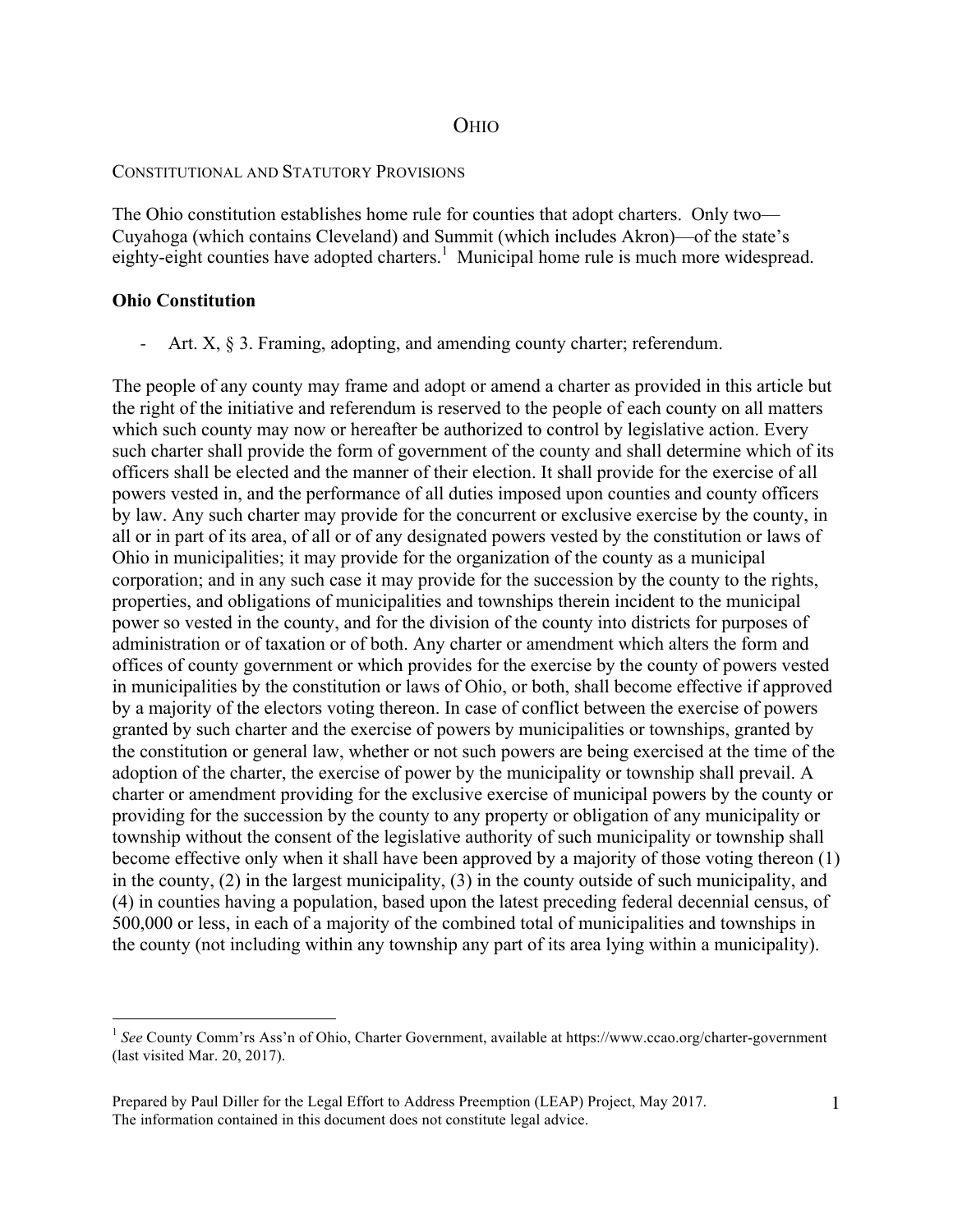Art. XVIII, §3. Municipal powers of local self-government.

Municipalities shall have authority to exercise all powers of local self-government and to adopt and enforce within their limits such local police, sanitary and other similar regulations, as are not in conflict with general laws.

## HOME RULE STRUCTURE

Before 1912, Ohio's municipalities were mere instruments of the state legislature with only those powers conferred upon them specifically or by implication. By enactment of the 1912 amendment of Art. XVIII §3 (the "Home Rule Amendment"), the people of Ohio emancipated their municipalities from legislative bondage.<sup>2</sup> The Amendment grants municipal corporations two types of authority: the power of local self-government and the power to adopt and enforce local police, sanitary, and other similar regulations that are not in conflict with general laws of the state of Ohio. Included in "the power of local self-government" is the power to determine the compensation of employees and "the power of the purse."<sup>3</sup> In theory, local enactments that relate to "the power of local self-government" are immune to preemption, whereas those that are premised on the police power may be overruled if in conflict with *general* state laws.<sup>4</sup> When preemption is permissible, a state statute takes precedence when there is a conflict between the statute and the local ordinance or charter provision, including instances of implied preemption.<sup>5</sup> The Ohio Supreme Court has ruled inconsistently on whether supplemental or additional local regulation conflicts with a statute regulating the same type of conduct.<sup>6</sup>

Charter counties are empowered to choose their own form of government. Unlike in Florida, however, even charter counties may not overrule the ordinances of municipalities within them. State statutes circumscribe the powers of the 86 of 88 counties that do not have charters.<sup>7</sup>

 $\frac{1}{2}$  $<sup>2</sup>$  DiBella v. Village of Ontario, 212 N.E.2d 679, 680 (Ohio 1965).</sup>

<sup>&</sup>lt;sup>3</sup> City of Twinsburg v. State Employment Relations Bd., 530 N.E.2d 26, 29 (Ohio 1988) ("There is simply no more fundamental power of local self-government than the power of the purse."), *overruled on other grounds by* City of

Rocky River v. State Employment Relations Bd., 539 N.E.2d 103 (Ohio 1989).<br>
<sup>4</sup> Twinsburg, 530 N.E.2d at 28.<br>
<sup>5</sup> See, e.g., Am. Financial Servs. Assn. v. Cleveland, 858 N.E.2d 776, 784-85 (Ohio 2006) (finding conflict bet Cleveland predatory lending ordinance and Ohio state law regulating mortgages).

<sup>&</sup>lt;sup>6</sup> Compare id. at 786 (holding that Cleveland's regulation of predatory lending practices conflicted with the state's regulation of the conduct because it "regulate[d] the making of a loan authorized by the General Assembly,"), *with* Cincinnati v. Baskin, 859 N.E.2d 514, 519 (Ohio 2006) (holding that a local ban on semiautomatic weapons which was more restrictive than the statute did not conflict).

State ex rel. Associated Builders & Contrs. of Cent. Ohio v. Franklin Ct. Bd. of Commrs*.*, 926 N.E.2d 600, 605 (Ohio 2010) (noting that the "concept of home rule . . . applies expressly only to municipalities, not to county governments").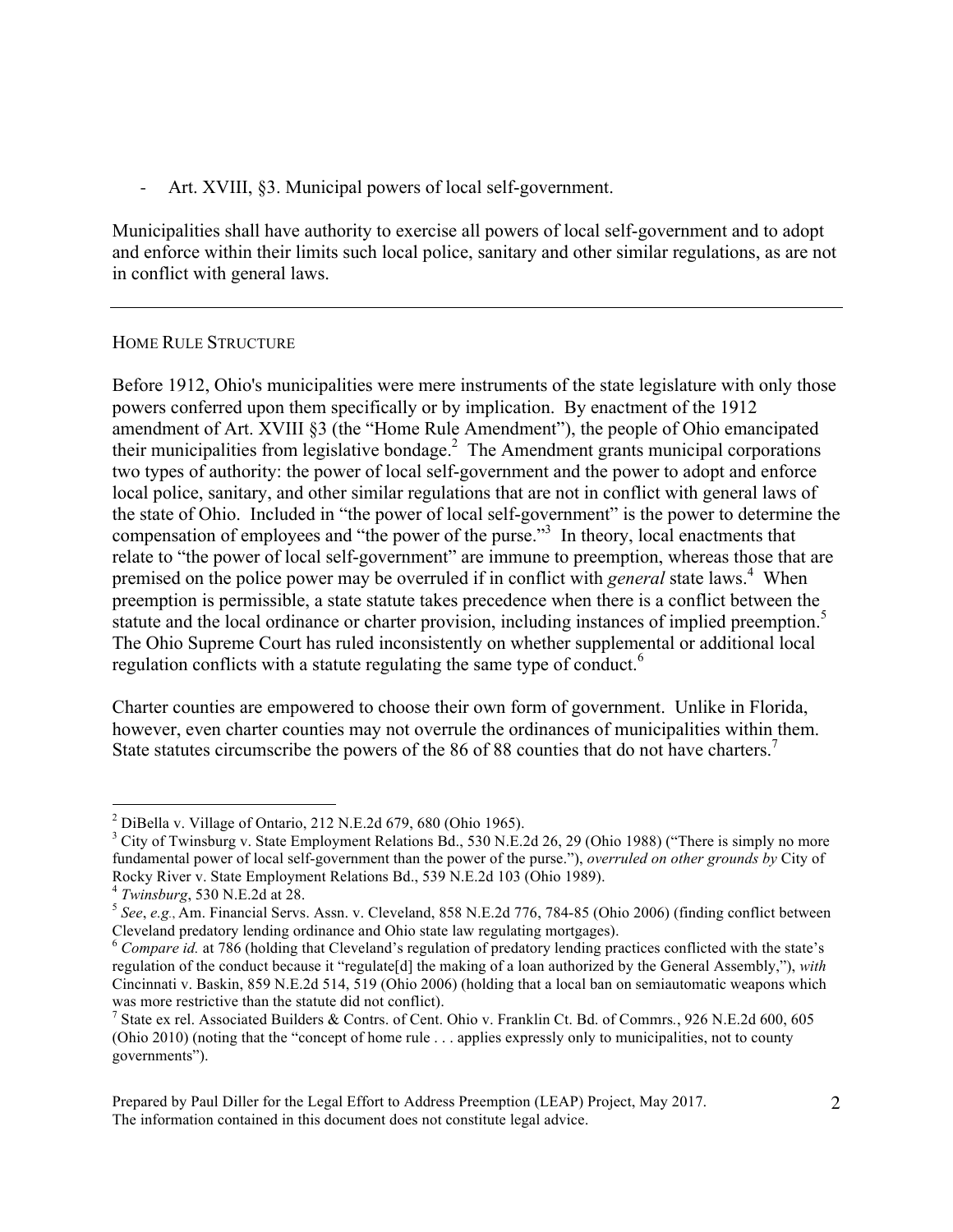#### IMMUNITY FROM STATE PREEMPTION

As noted above, when a municipal ordinance or charter provision is an exercise of "the power of local self-government," it is presumptively immune from preemption by state legislation. The Ohio Supreme Court has defined "the power of local self-government" to be that which "relate[s] 'solely to the government and administration of the internal affairs of the municipality,"<sup>8</sup> as well as the power to impose a municipal income  $\text{tax}$ <sup>9</sup>. While frequently defining this power in dicta, it is not clear that the Ohio courts have ever sustained a local ordinance or charter provision over conflicting state law on this basis. In the one instance in which the Ohio Supreme Court found a local provision to qualify as a matter of "self-government"—residency requirements for municipal employees—a majority of the court held that a separate, unrelated provision of the state constitution empowered the legislature to override the local law.<sup>10</sup>

Aside from matters of self-government, local "police, sanitary, and other similar regulations" can be preempted if in conflict with "general laws." The Ohio Supreme Court uses a four-part test to determine whether a statute is a general law:

A statute must (1) be part of a statewide and comprehensive legislative enactment, (2) apply to all parts of the state alike and operate uniformly throughout the state, (3) set forth police, sanitary, or similar regulations, rather than purport only to grant or limit legislative power of a municipal corporation to set forth police, sanitary, or similar regulations, and (4) prescribe a rule of conduct upon citizens generally.<sup>11</sup>

With respect to factor (1), the courts analyze the potentially preemptive statute in the context of other supplemental and complementary statutes and regulations.<sup>12</sup> A comprehensive enactment "need not regulate every aspect of disputed conduct" nor must it be "exhaustive."<sup>13</sup> At the same time, the lack of any statewide regulation of an issue may be a reason why a law fails this prong of the general test.<sup>14</sup>

8 <sup>8</sup> Marich v. Bob Bennett Constr. Co., 880 N.E.2d 906, 914 (Ohio 2008) (quoting Beachwood v. Cuyahoga Cty. Bd. of Elections, 148 N.E.2d 921, 923 (Ohio 1958)). *See also id.* at 923 ("[L]egislation . . . falls within the area of local self-government [i]f the result affects only the municipality itself, with no extra-territorial effects  $\dots$ .").

Gesler v. City of Worthington Income Tax Bd. of Appeals,  $3$  N.E.3d 1177, 1179 (Ohio 2013).

<sup>&</sup>lt;sup>10</sup> Lima v. State, 909 N.E.2d 616, 621 (Ohio 2009) (holding that state legislature acted pursuant to Art. II, § 34 of constitution, which authorizes the General Assembly to enact laws "providing for the comfort, health, safety and general welfare of all employes; and no other provision of the constitution shall impair or limit this power"). In dissent, two justices would have held that municipal residency requirements were a matter of local self-government that the legislature could not overrule. *Id.* at 628 (Lanzinger, J., dissenting).<br><sup>11</sup> Canton v. State, 766 N.E.2d 963, 968 (Ohio 2002).<br><sup>12</sup> See Cleveland v. State, 942 N.E.2d 370, 375 (Ohio 2010) (holding that a statut

or state regulations can limit an Ohioan's right to bear arms was "part of a comprensive statewide legislative enactment...[because] [t]here are a host of state and federal laws regulation firearms.").<br><sup>13</sup> *Id.* at 376.<br><sup>14</sup> *E.g.*, *Canton*, 766 N.E.2d at 968 (finding state law regulating local zoning failed this prong because s

comprehensive zoning scheme).